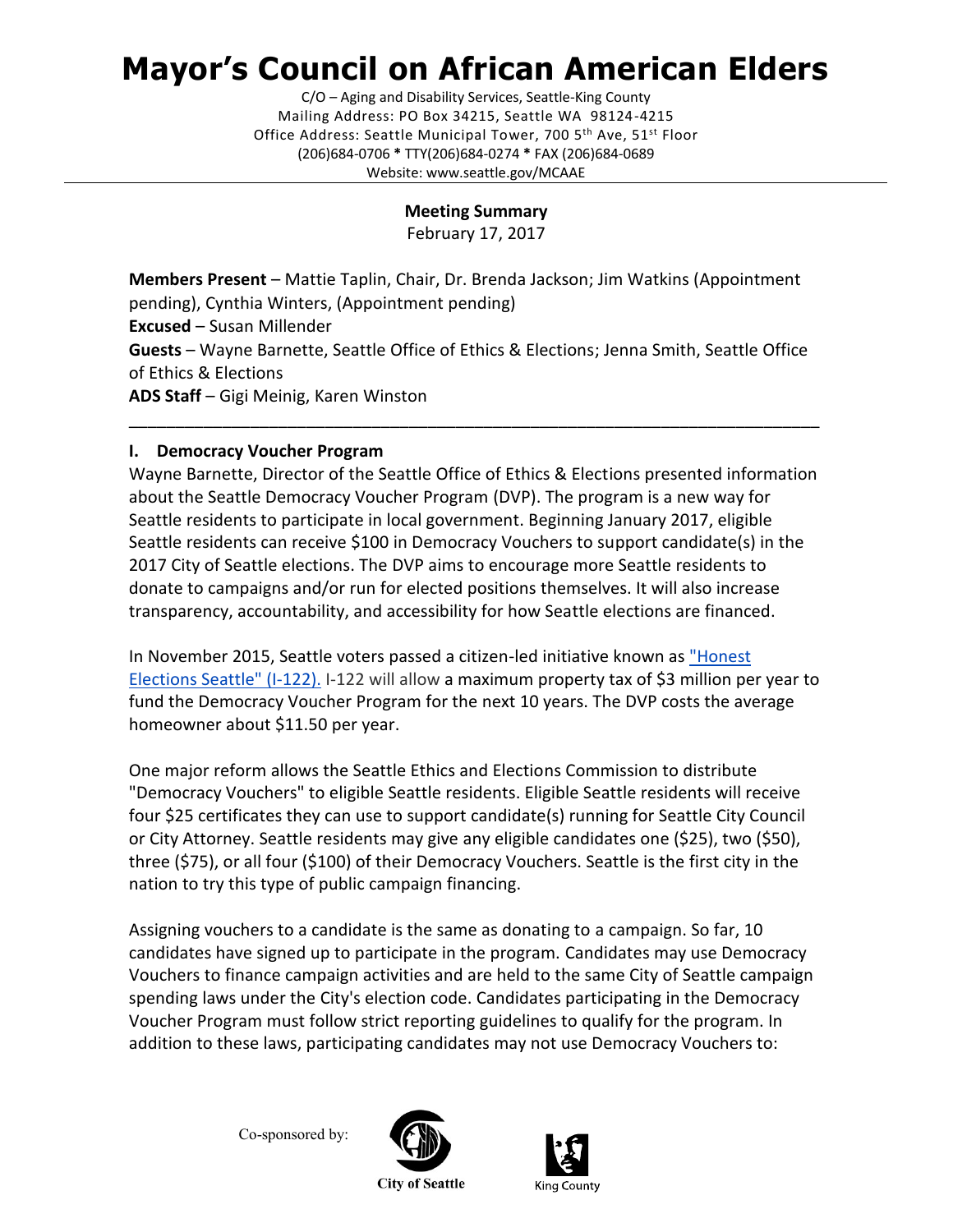- Make cash payments;
- Reimburse contributors for their contributions;
- Pay the candidate a salary, or pay the candidate's personal expenses;
- Support the candidate in a campaign for a different office;
- Make contributions to other candidates or political committees; or,
- Make payments to family members.

For the 2017 City of Seattle elections, only eligible candidates running for City Council or City Attorney may accept vouchers. In 2021, the program will expand to include funding for the Mayor's race. How does the DVP work?

- 1. From January 2017 to October 2017, the Seattle Ethics & Election Commission will distribute four Democracy Vouchers valued at \$25 each to eligible Seattle residents.
- 2. Eligible candidates who may receive vouchers will be listed on Ethics & Elections website.
- 3. Residents will assign vouchers by writing in the eligible candidates' name and signing the voucher. Vouchers may be redeemed anytime between January 3, 2017 and November 30, 2017.
- 4. Vouchers may be returned directly to a candidate's campaign or mailed to the Seattle Ethics & Elections Commission.
- 5. The Seattle Ethics & Elections Commission will verify the signature on each voucher before releasing funds to the campaigns.
- 6. All contributions are public information and will be published on the Ethics & Elections website.

Wayne concluded the discussion by asking members for names of individuals who may be interested in joining the Advisory Group.

#### **II. ADS Updates**

Kinship RFP – Karen provided an update on the Kinship Request for Proposals (RFP) process. The RFP was released on January  $17<sup>th</sup>$  and closes on February 24<sup>th</sup>. The available funding is \$191,500. Kinship care includes relatives caring for children age 18 or younger, and are not formally involved with the public welfare system. Kinship caregivers, mostly grandparents, often struggle with the challenges of parenting a second family. A rating committee will evaluate proposals during March and awards will be announced by the end of May 2017.

Senior Lobby Day – Gigi Meinig, ADS planner, reviewed the 2017 State legislative priorities:

- Preserve and increase affordable, accessible housing.
- Increase long-term care case management services.
- Protect victims of elder abuse.
- Ensure Medicaid coverage for hearing and vision.